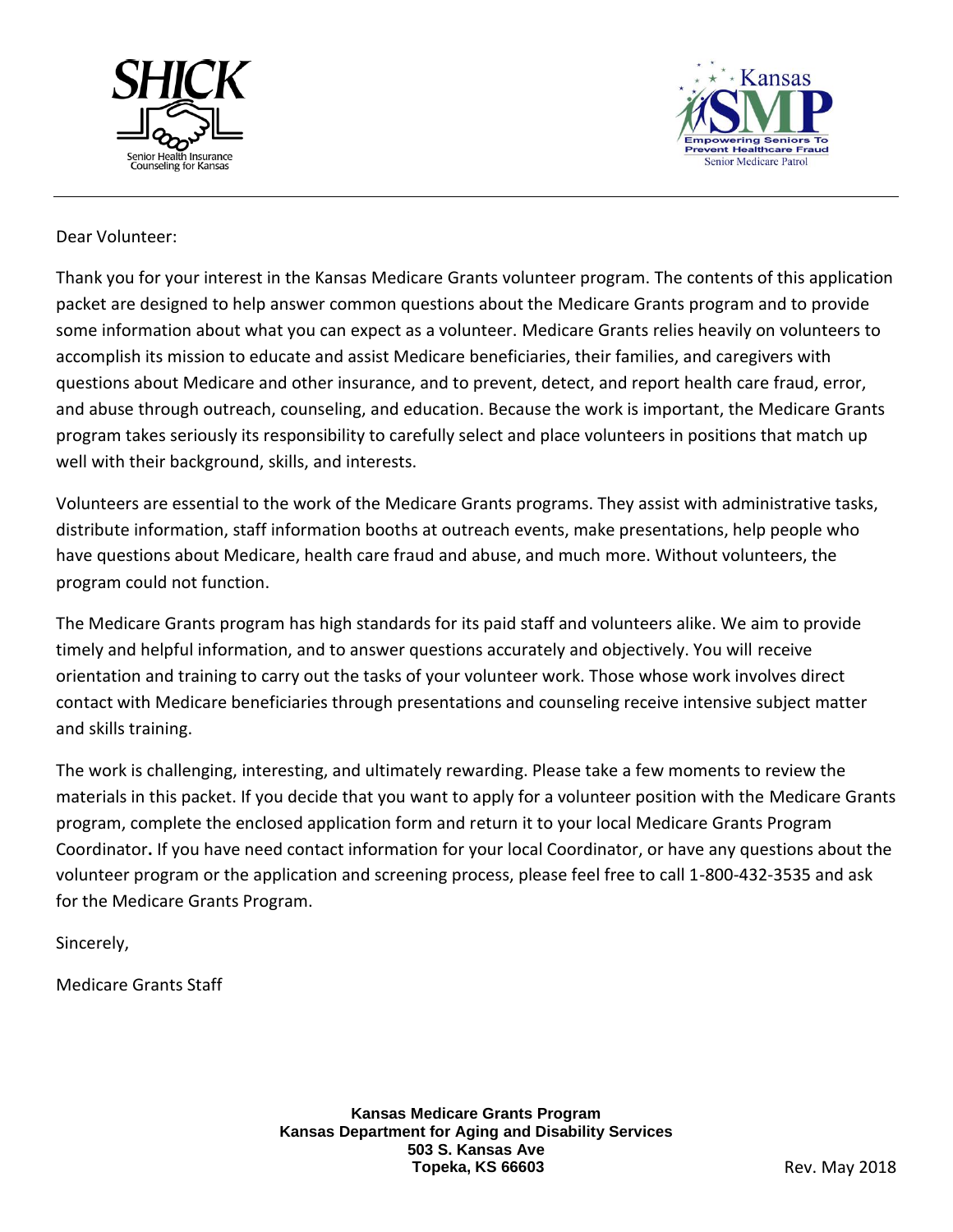



# **About the Volunteer Application & Screening Process**

### **1. What are the steps in the application and screening process?**

At a minimum, the process requires a completed application form and an interview in person or on the phone. The screening process includes a criminal records check, and driving record check.

### **2. Why are there so many steps in the process?**

The Medicare Grants program takes seriously the safety of the program's beneficiaries and volunteers. Many of the people who use the program's services are in a vulnerable position due to illness, infirmity, and dependence. A thorough screening process enables the Medicare Grants program to maintain a safe and productive community service program with trustworthy and reliable volunteers who do not present a risk of harm to themselves and others.

### **3. Who reviews my application form?**

The local program Coordinator, Medicare Grants staff, and Medicare Grants Program Administrator will be the only ones to see your volunteer application.

## **4. Why do you ask about conflicts of interest in the application form?**

The program strives to provide objective and unbiased information and services involving Medicare and other health insurance programs. Objectivity is important to building trust with individuals and a reputation of trustworthiness in the community. To build a volunteer workforce that provides objective information and services, we ask applicants to declare if they have a financial, personal, or philosophical interest that may present a conflict with the Medicare Grants program's interest in maintaining its reputation for objectivity.

### **5. Why do you conduct a criminal records check?**

These types of checks are conducted for volunteer roles that we deem "positions of trust," meaning they involve access to Medicare Grants clients or client personal information (see Medicare Grants Standard Volunteer Roles hand-out). We check criminal records to ensure the safety of Medicare Grants clients. We will inform you of the screening steps required for the position for which you have applied, and conduct them only with your consent.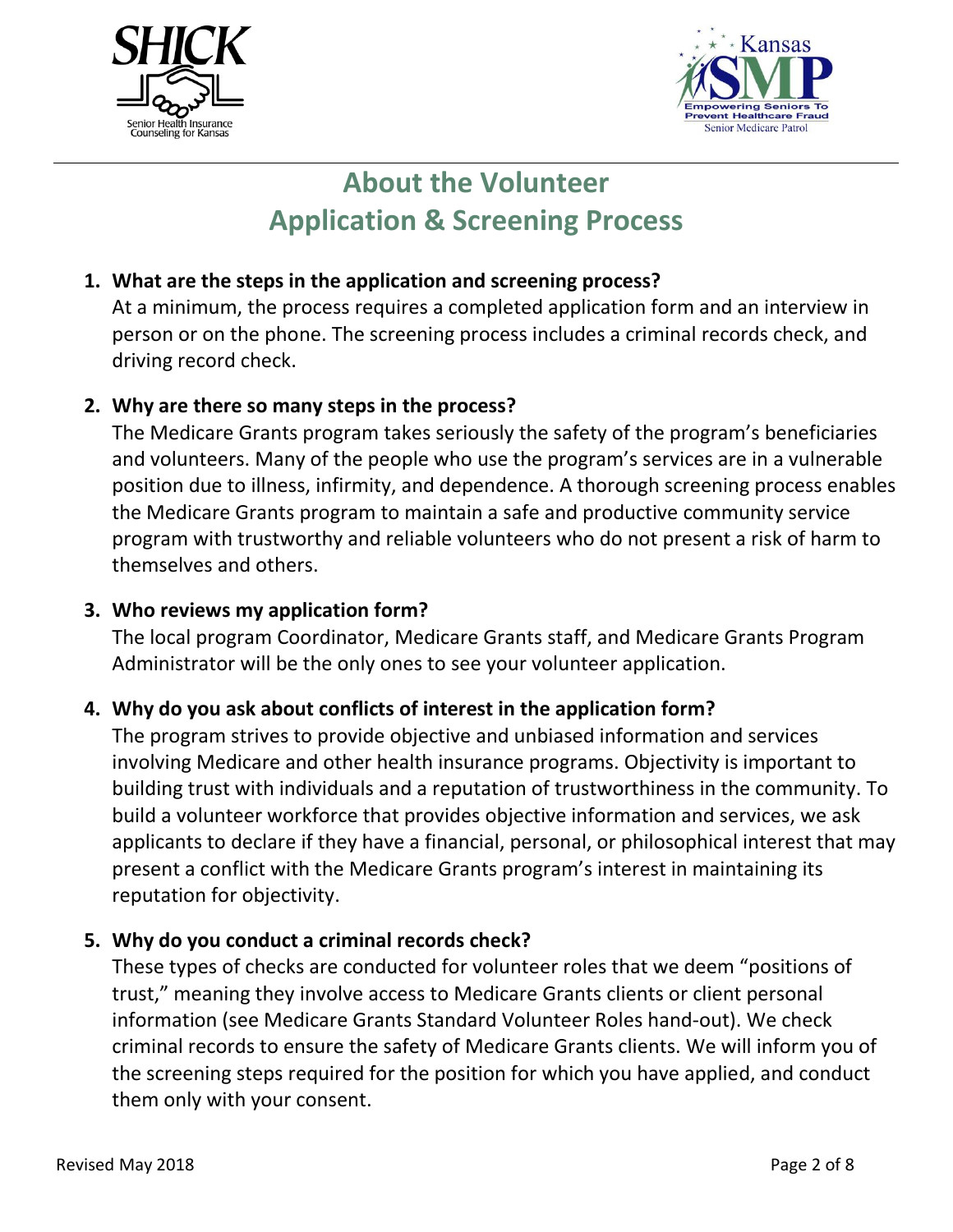



- **6. What will you do with the sensitive personal information that I provide?**  We will respect and protect any information that you give us in confidence. We will share the information only with people who have a need to know it. We destroy information such as Social Security and driver license numbers when we no longer need it in the screening process.
- **7. How will I learn if I have been accepted for placement as a Medicare Grants volunteer?**

You will receive an email that notifies you of your security check results. Your local program coordinator will also receive this notification. They should inform you about orientation and training program for new volunteers.

## **8. How long does the screening process take?**

The length of time may vary depending on our ability to schedule an interview and the response time of authorities who conduct driving record checks and criminal record checks. The process could take a couple of weeks.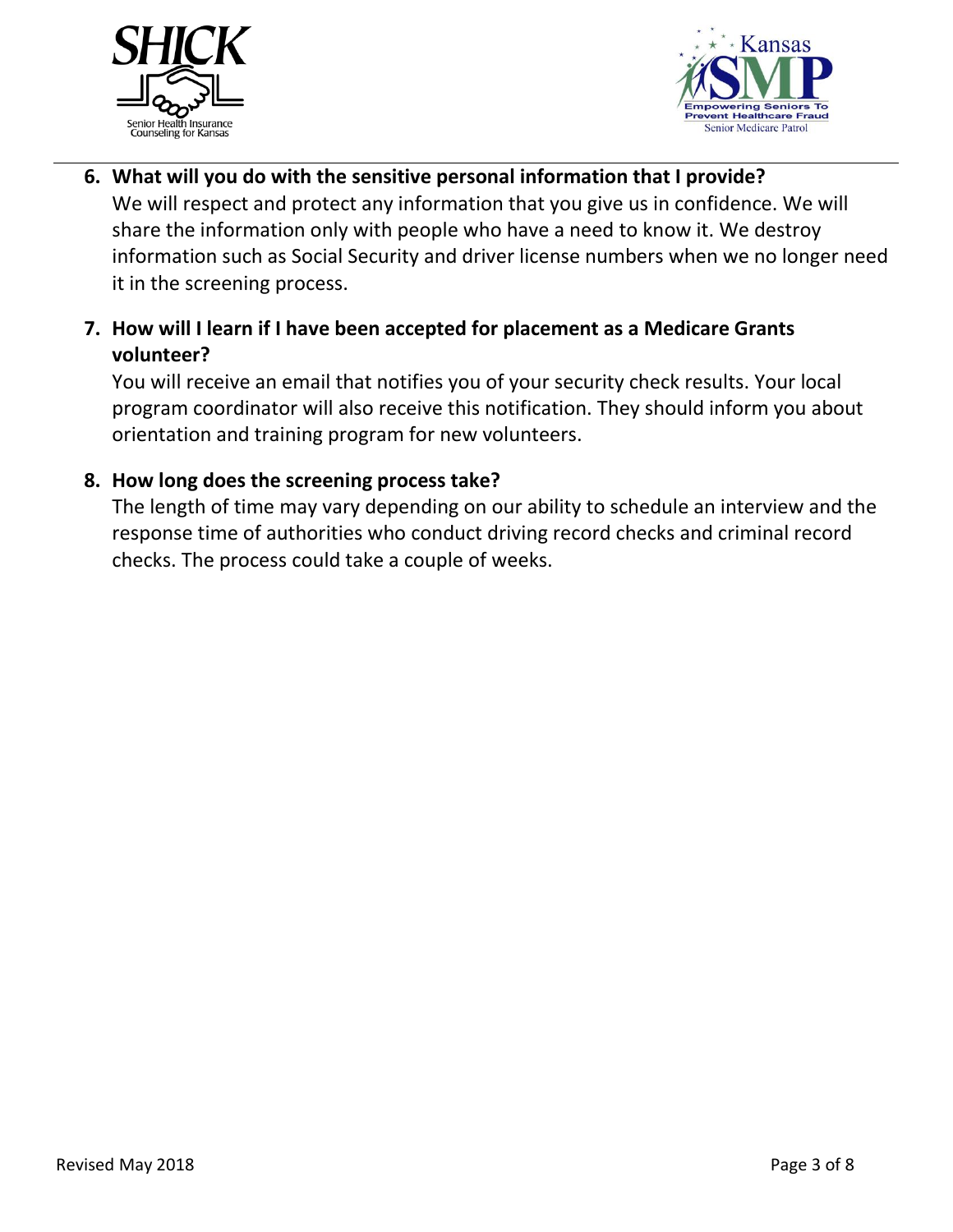



# **Medicare Grants Standard Volunteer Roles**

- The Medicare Grants program operates with six standard volunteer roles. Information about the roles and the responsibilities connected with them are set forth in position descriptions. It is important to know that the screening process is more demanding for those roles identified as "positions of trust." A position of trust is one in which a volunteer has access to another person's protected personal, health care, or financial information. The six standard roles are:
- **Distributing information**: This role involves transporting and disseminating Medicare Grants information materials to sites and events, and may include presenting prepared copy or performing scripted activities for small groups. Volunteers who work in this role do not engage in discussions with others about personal information or situations. It is not considered to be a position of trust.
- **Assisting with administration**: This role involves such work as copying, filing, data entry, and placing outbound phone calls in support of Medicare Grants activity. Volunteers who work in this role do not take inbound phone calls or field questions from the public. It is a position of trust.
- **Staffing exhibits**: This role involves staffing information kiosks or exhibits at events such as health fairs. Volunteers who staff exhibits provide general information about Medicare Grants to the public and answer simple inquiries. It is a position of trust.
- **Making group presentations**: This role involves giving substantive presentations on Medicare Grants topics to small and large groups, with the opportunity for interaction with the audience during time set aside for Q & A and discussion. It is a position of trust.
- **Counseling**: This role involves direct discussion with beneficiaries about their individual situations and may include review of personal information such as Medicare Summary Notices, billing statements and other related financial and health documents. It is a position of trust.
- **Handling complex issues and referrals**: This role involves in-depth interactions with beneficiaries who are reporting specific instances of health care fraud, error, and abuse. Volunteers who serve in this role may act on behalf of a beneficiary to correct an error or refer suspected fraud and abuse to appropriate authorities. It is a position of trust.

*Source: VRPM Policy 1.7 and VRPM Policy 1.8*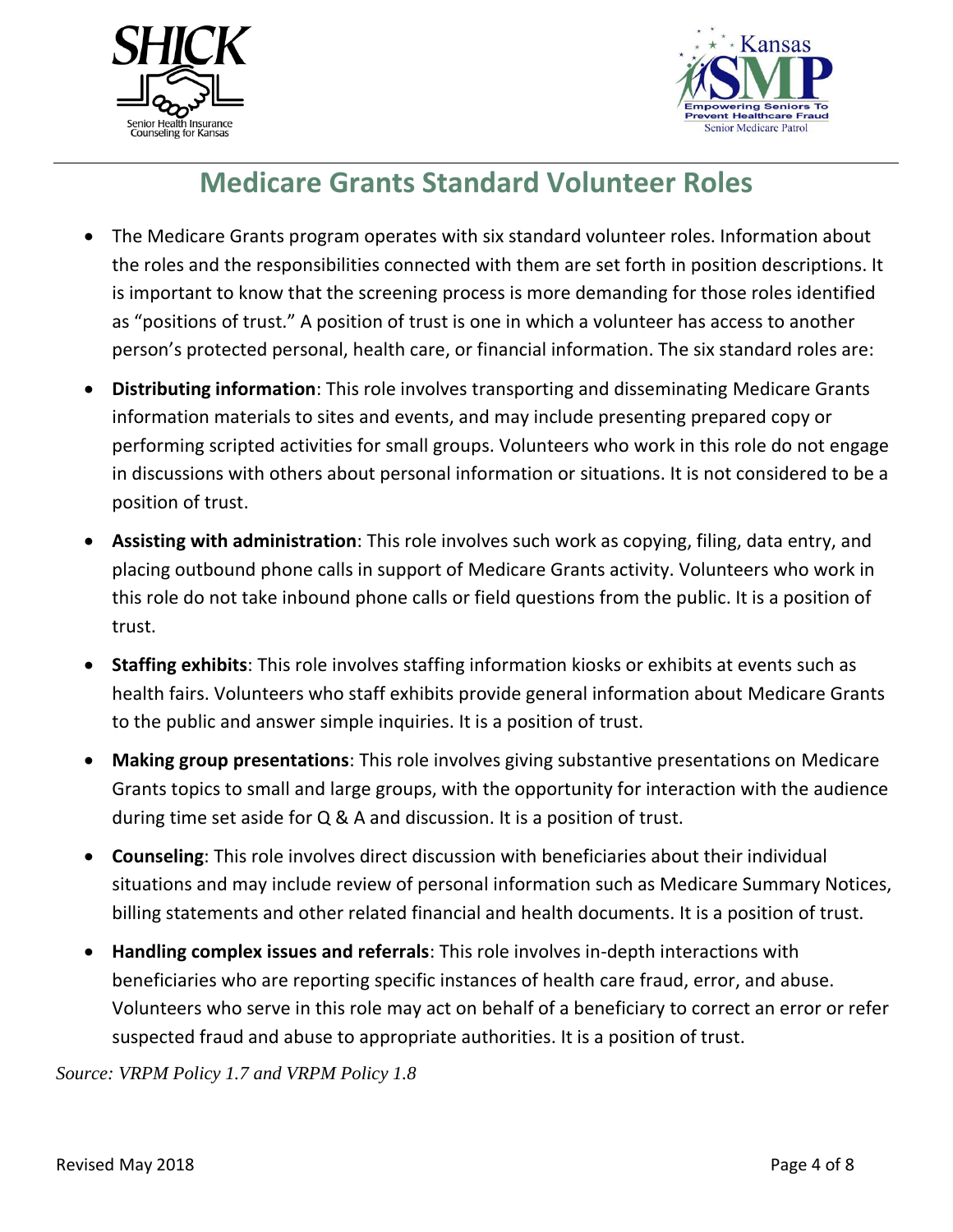



## **MEDICARE GRANTS VOLUNTEER DUTIES: SELF-ASSESSMENT OF SKILLS AND INTERESTS**

**Directions**: The following are categories of jobs that Medicare Grants volunteers perform. Use this list to rank the top three categories in terms of your interest in working in this category (rank your top interest No. 1, your second interest No. 2, etc.) Then make a few notes about the reasons that each of these categories is among your top three in terms of interest. For example, do you have past experience in paid or volunteer work in one of these categories? What strengths do you bring to work in one of these areas?

| My Top 3<br><b>Choices (Rank</b><br># $1, 2,$ and $3)$ | <b>Work Category</b>                  | <b>Reason for Interest</b><br>(e.g., My Past Experience or Strengths in<br>this Category) |
|--------------------------------------------------------|---------------------------------------|-------------------------------------------------------------------------------------------|
|                                                        | Distributing information              |                                                                                           |
|                                                        | Assisting with administration         |                                                                                           |
|                                                        | Staffing exhibits                     |                                                                                           |
|                                                        | Making group presentations            |                                                                                           |
|                                                        | Counseling                            |                                                                                           |
|                                                        | Handling complex issues and referrals |                                                                                           |
|                                                        | Other                                 |                                                                                           |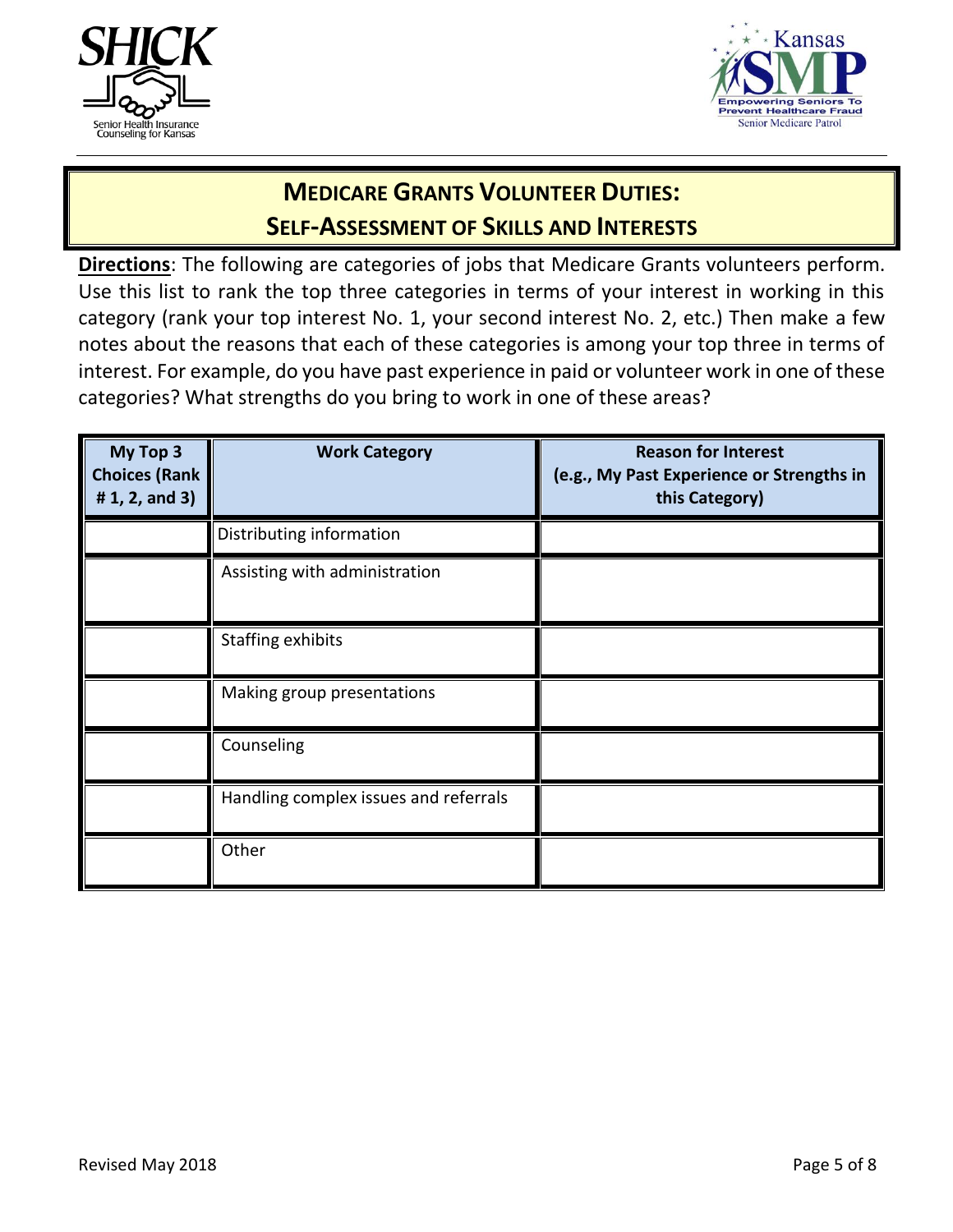



## **MEDICARE GRANTS VOLUNTEER/PARTNER APPLICATION**

The Medicare Grants program provides free, unbiased, confidential counseling to anyone with questions about Medicare. If you are interested in exploring volunteer/partner opportunities about Medicare or Medicare fraud, please complete the following application. **Applicants must pass a background check before participation in the Medicare Grant programs as a volunteer and/or counselor.**

Because of the potential for conflicts of interest, Medicare Grants Counselors cannot be licensed insurance agents or brokers, or affiliated with insurance agencies. Other agencies or affiliations can require review before one can be approved for Medicare Grants participation.

*(Please print. Email address is required.)*

| <b>Contact Information</b>                                                      |                                                                                                                                                                                                                                |  |  |
|---------------------------------------------------------------------------------|--------------------------------------------------------------------------------------------------------------------------------------------------------------------------------------------------------------------------------|--|--|
| Applicant Name: __________<br>First                                             |                                                                                                                                                                                                                                |  |  |
|                                                                                 | Middle name or initial<br>Last                                                                                                                                                                                                 |  |  |
|                                                                                 |                                                                                                                                                                                                                                |  |  |
|                                                                                 |                                                                                                                                                                                                                                |  |  |
|                                                                                 |                                                                                                                                                                                                                                |  |  |
|                                                                                 |                                                                                                                                                                                                                                |  |  |
|                                                                                 |                                                                                                                                                                                                                                |  |  |
|                                                                                 |                                                                                                                                                                                                                                |  |  |
|                                                                                 | Best method and time to reach you: example a state of the state of the state of the state of the state of the state of the state of the state of the state of the state of the state of the state of the state of the state of |  |  |
| A. Are you fluent in any language other than English (including sign language)? |                                                                                                                                                                                                                                |  |  |
| $\Box$ Yes<br>$\square$ No                                                      |                                                                                                                                                                                                                                |  |  |
|                                                                                 |                                                                                                                                                                                                                                |  |  |
| B. Skills and Interests (Please check all that apply.)                          |                                                                                                                                                                                                                                |  |  |
| $\Box$ Computer/Internet                                                        | $\Box$ Organizing/Scheduling volunteers                                                                                                                                                                                        |  |  |
| $\Box$ Public speaking with large groups                                        | $\Box$ Public speaking with small groups                                                                                                                                                                                       |  |  |
| $\Box$ Partnership Development/Marketing                                        | $\Box$ Research                                                                                                                                                                                                                |  |  |
| $\Box$ Teaching/Training                                                        | $\Box$ Writing                                                                                                                                                                                                                 |  |  |
| $\Box$ Data Entry                                                               | $\Box$ Graphic Design                                                                                                                                                                                                          |  |  |
| $\Box$ General Office Work                                                      | $\square$ Volunteer Coordination/Recruitment                                                                                                                                                                                   |  |  |
| $\Box$ Assisting individuals/One-on-One direct client services                  |                                                                                                                                                                                                                                |  |  |
| $\Box$ Community events coordination/participation                              |                                                                                                                                                                                                                                |  |  |
| $\Box$ Other                                                                    |                                                                                                                                                                                                                                |  |  |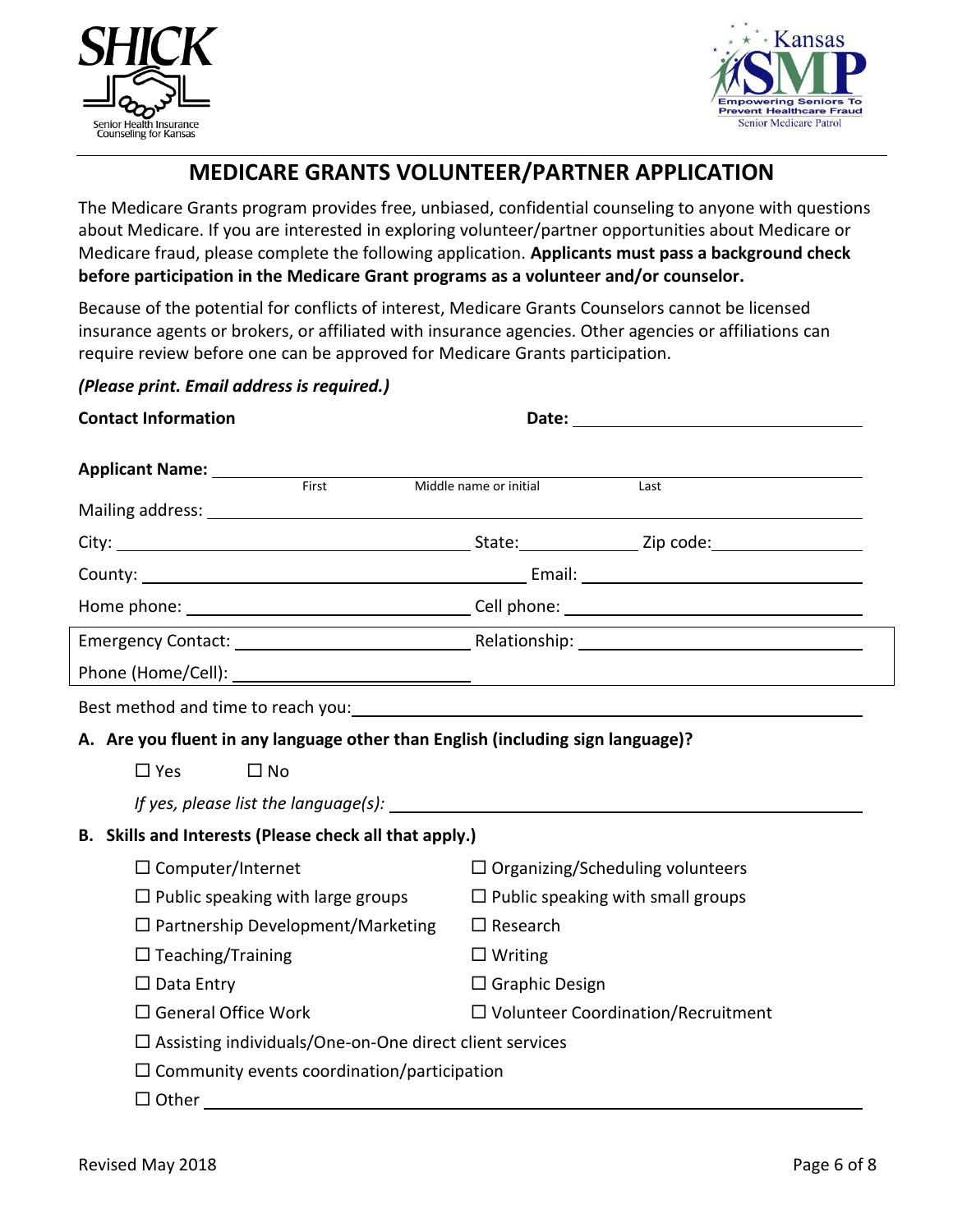



### **C. Do you require any special accommodations that the Medicare Grants program should be aware of?**  $\square$  Yes  $\square$  No

If yes, please describe:

#### **D. Availability (Volunteers)**

|                                                  | Monday                                      | Tuesday | Wednesday                                                                           | Thursday   | Friday        | Saturday | Sunday       |
|--------------------------------------------------|---------------------------------------------|---------|-------------------------------------------------------------------------------------|------------|---------------|----------|--------------|
| Morning                                          |                                             |         |                                                                                     |            |               |          |              |
| Afternoon                                        |                                             |         |                                                                                     |            |               |          |              |
| Evening                                          |                                             |         |                                                                                     |            |               |          |              |
| Е.                                               |                                             |         | Are you licensed and able to drive an automobile?                                   | $\Box$ Yes | $\square$ No  |          |              |
| F.                                               |                                             |         | Please tell us about your work experience, including paid and volunteer positions.  |            |               |          |              |
|                                                  | Are you retired? $\Box$ Yes                 |         | $\Box$ No                                                                           |            |               |          |              |
|                                                  |                                             |         | If you are working, do you work with people who have Medicare? $\Box$ Yes $\Box$ No |            |               |          |              |
| If you are working, what kind of work do you do? |                                             |         |                                                                                     |            |               |          |              |
|                                                  |                                             |         |                                                                                     |            |               |          |              |
|                                                  | Are you currently volunteering? $\Box$ Yes  |         |                                                                                     | $\Box$ No  |               |          |              |
|                                                  |                                             |         |                                                                                     |            |               |          |              |
|                                                  |                                             |         |                                                                                     |            |               |          |              |
|                                                  |                                             |         |                                                                                     |            |               |          |              |
|                                                  |                                             |         |                                                                                     |            |               |          |              |
|                                                  |                                             |         | G. Are you currently affiliated with any of the following?                          |            |               |          |              |
|                                                  | Insurance company, agency, broker, or agent |         |                                                                                     |            | $\square$ Yes |          | $\square$ No |
|                                                  |                                             |         | Financial planning service or agent (including reverse mortgages)                   |            | $\square$ Yes |          | $\square$ No |
|                                                  | Health insurance claims or billing service  |         |                                                                                     |            | $\Box$ Yes    |          | $\square$ No |
|                                                  | Law firm or legal services organization     |         |                                                                                     |            | $\square$ Yes |          | $\square$ No |
|                                                  |                                             |         | If you answered yes to any of the above, please explain:*                           |            |               |          |              |

*\* (Coordinator: Any "yes" response should be forwarded to the Medicare Grants Regional Manager for review.)*